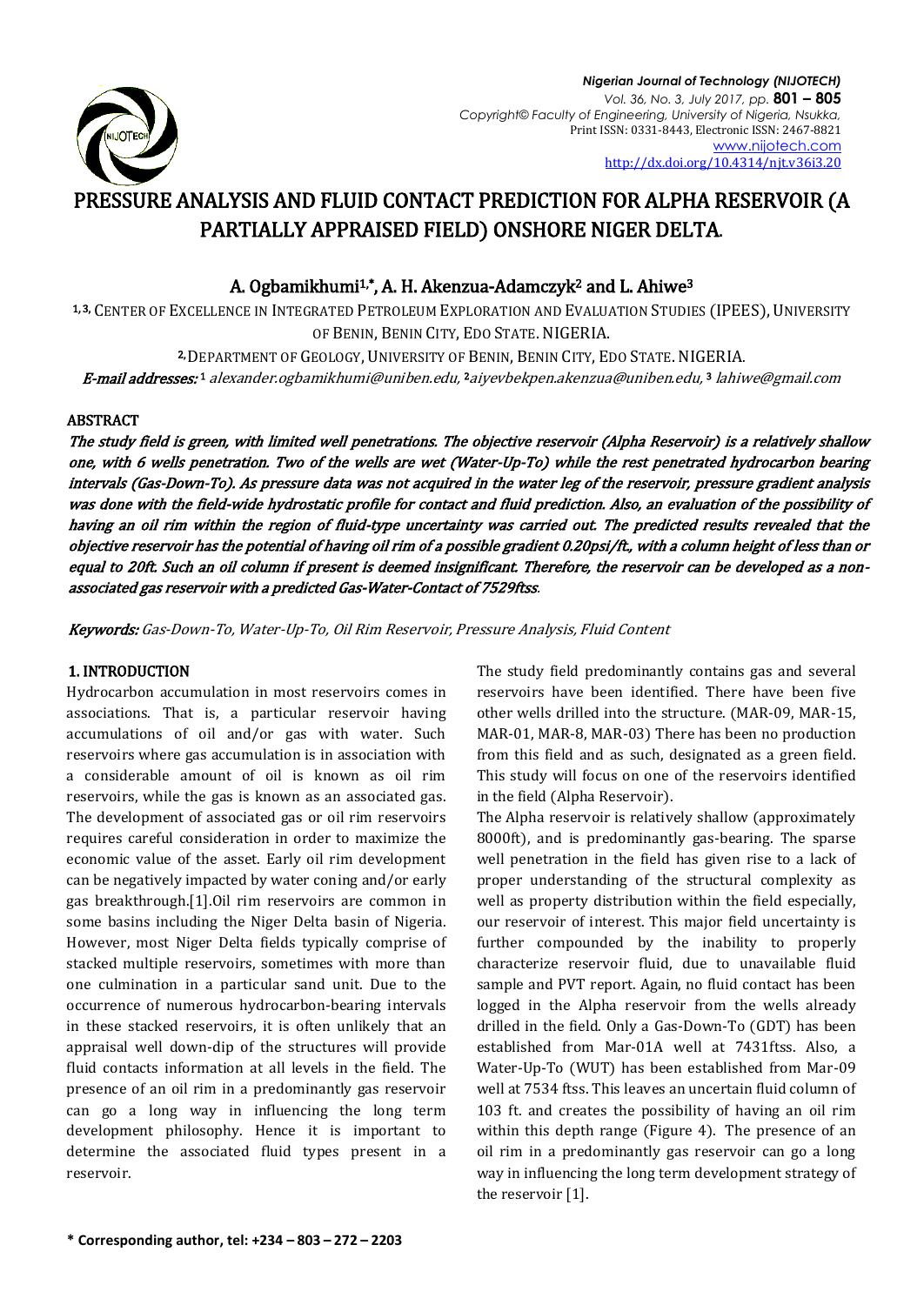#### 1.1 Geology of Study Area

The study field is a partially appraised field located within the central swamp of the Niger Delta basin. The Niger Delta Basin occupies the Gulf of Guinea continental margin in equatorial West Africa between Latitude 3<sup>0</sup> and  $6^{\circ}$  N and Longitude  $5^{\circ}$  and  $8^{\circ}$ E. It ranks among the world's most prolific petroleum producing Tertiary Deltas[2].The stratigraphy, Sedimentology, structural configuration and paleo-environment in which the reservoir rocks accumulated have been studied by various workers [3, 4].

The Niger Delta is framed on the northwest by a subsurface continuation of the West African Shield, the Benin Flank. The eastern edge of the basin coincides with the Calabar Flank to the south of the Oban Masif [5]. Well sections through the Niger Delta generally display three vertical lithostratigraphic subdivisions: an upper delta top facies; a middle delta front lithofacies; and a lower pro-delta lithofacies [3]. These lithostratigraphic units correspond respectively with the Benin Formation (Oligocene-Recent), Agbada Formation (Eocene-Recent) and Akata Formation (Paleocene-Recent) [4]. Our objective reservoir is one of the multiple stacked reservoir characteristics of the Agbada Formation of the Niger Delta Basin.

#### 2. METHODOLOGY

Pressure data were obtained at various reservoir levels within the field. FIT (Formation Interval Tester) data were acquired in MAR-01A while RCI (Reservoir Characterization Instrument) data was acquired in MAR-15. Pressure Gradient Analysis was adopted in this study for contact prediction and investigation of a possible oil rim within the objective reservoir. The theory here is based on the variation in fluid gradient especially around the GOC. In testing the possibility of an oil rim in the objective reservoir, where a gas column has been established, the three different possible oil gradients in the Niger Delta Basin were plotted below the gas gradient line, against the established field wide hydrostatic line. Different depth realizations were tested below the established Gas-Down-To (GDT) in order to evaluate the possibility of a GOC/OWC. The idea is that, should an oil rim exist within the interval of investigation, the pressure gradients of oil, will establish a pressure gradient profile such that the oil gradient line will intersect the hydrostatic line above the Water-Up-To (WUT) line to define the OWC if present. The model was also calibrated with data from reservoirs with established contacts in the field.

## 3. RESULTS AND DISCUSSION

In the field, pressure typically increases with depth. The pressure data generally fell on a single gradient within each reservoir level, suggesting good lateral pressure continuity (Figure 1). The field is also normally pressured, with a hydrostatic gradient of 0.4332psi/ft.



*Figure 1: Field-wide pressure profile*

The analysis of reservoir pressures data acquired in the Alpha reservoir and the field in general was used to evaluate and reduce the uncertainty around fluid contact. However, before adopting this procedure, the pressure data acquired across the field was plotted and calibrated against well logs (Caliper logs, Gamma ray logs, Resistivity logs, and Neutron Density logs cross plot) at reservoir levels where contacts were logged. For the reservoirs that have pressure points in both the gas and water legs, The analysis result showed good contact alignment with logged data with a  $\pm$ 5 ft. difference in depth (Figure3). On reservoir levels with just one or no pressure point acquired in the water leg, the field-wide hydrostatic trend was used as the water gradient line (Figure1). In this case, the result showed reasonable consistency with logged contact with a maximum difference of  $\pm 4$  ft. in depth (figure2).

The pressure-depth plot of the objective reservoir shows an unknown fluid column of 103 ft. (figure4). The Column of unknown fluid between the established GDT and the WUT was investigated with a view to finding out the possibility of having an oil rim anywhere below the GDT. If an appreciable oil rim is established, the overall development strategy of the reservoir will be affected. To achieve the aim of the investigation, sensitivities were carried out at various depths below the GDT, with possible oil gradients (0.2, 0.29 and 0.38 psi/ft.) as found in the Niger Delta region, where the field/reservoir is located. The analysis showed that at depths below the GDT up to about 20ft above the WUT line, there was no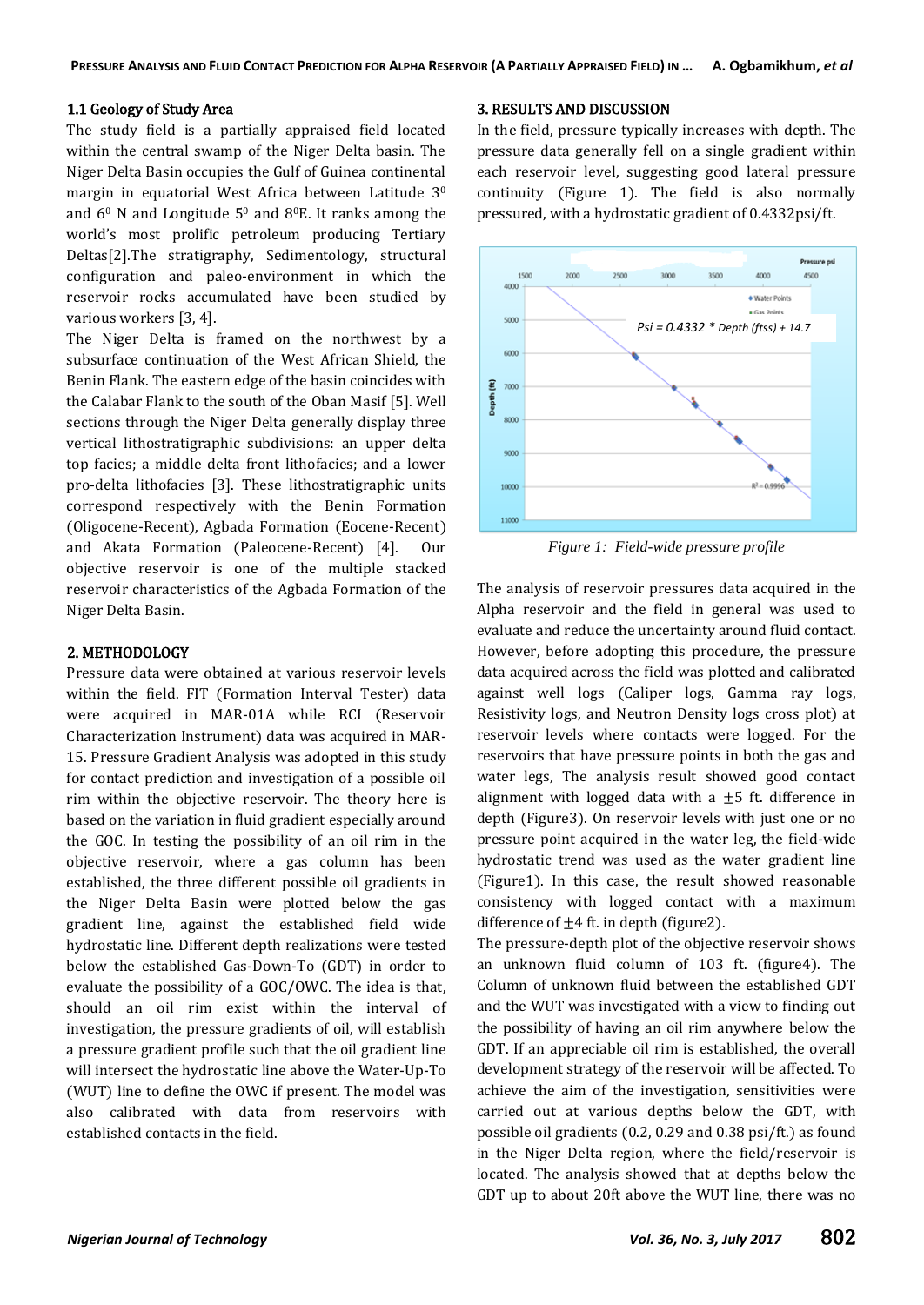intersection of the oil and water lines above the WUT for any of the possible oil gradients (Figure 5, 6 and 7). A maximum possible oil-rim column of about 20ft above the WUT (assumed to be the GOC, if oil were to be present) was estimated from point of intersection of the 0.2psi/ft.oil gradient line with the WUT line (Figure 8).

An oil accumulation with such gradients will be very light oil. As a result of this conclusion, the gas gradient line was extended below the Gas-Down-To (GDT) to intercept the hydrostatic line at 7529 ft. (Figure 9). This becomes the established Gas-Water-Contact (GWC).









Figure 4: Pressure-Depth Profile and MAR-09 and MAR01 wells of the Alpha Reservoir Showing Unknown Fluid Colum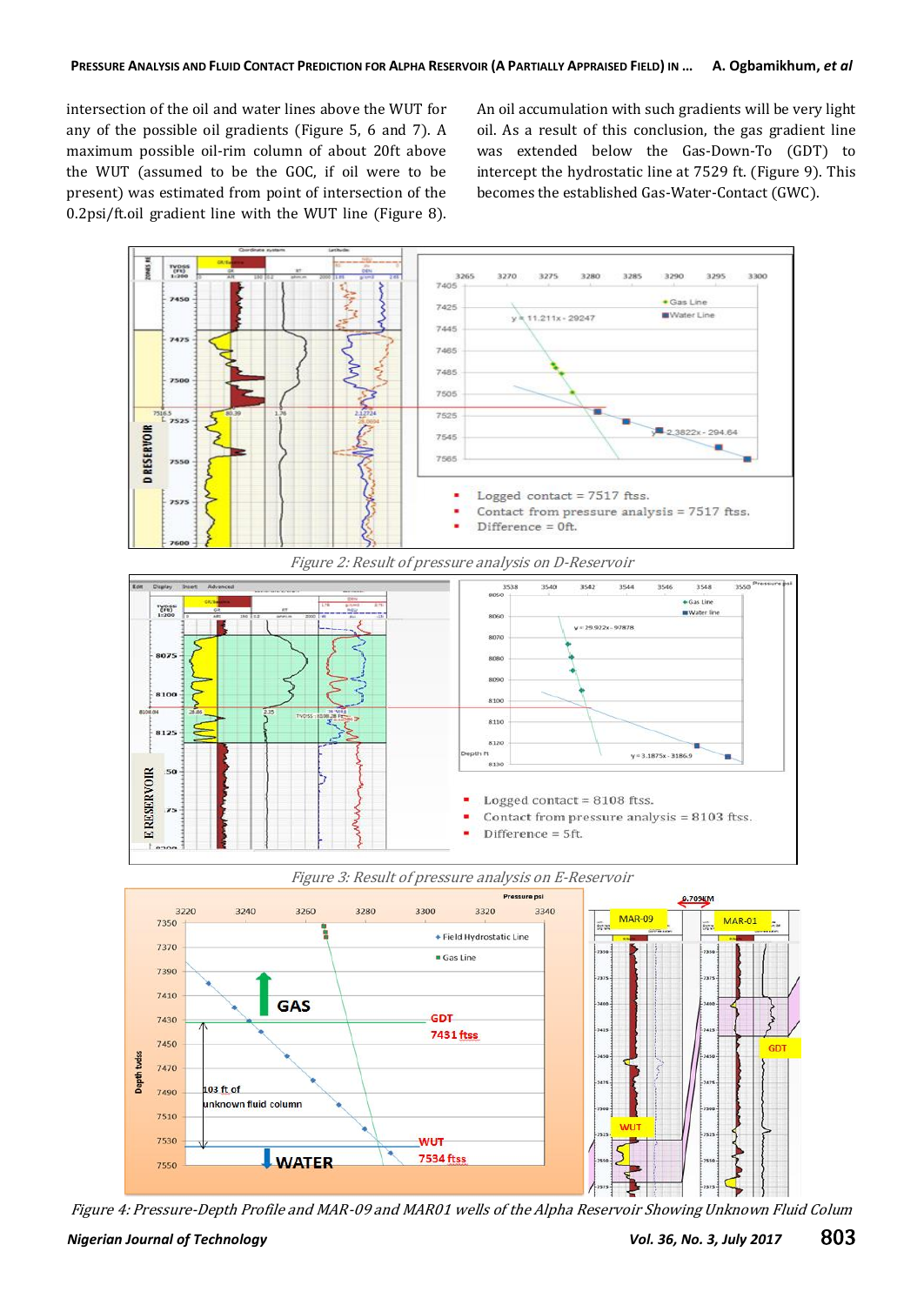

Figure 5: Pressure analysis of Alpha reservoir; Assuming there is oil just below the GDT i.e. GDT = GOC, No intersection of the oil and water lines above the WUT for any of the possible oil gradients 0.2, 0.29 & 0.38psi/ft. respectively



Figure 6: Pressure analysis of Alpha reservoir; Assuming there is oil midway btw GDT & WUT i.e.  $GOC = (GDT+WUT)/2 =$ 7482 ft. No intersection of the oil and water lines above the WUT for any of the possible oil gradients 0.2, 0.29 and 0.38psi/ft.respectively.



Figure 7: Pressure analysis of Alpha reservoir; Assuming there is oil 30ft above WUT i.e. GOC = 7504 ft. No intersection of the oil and water lines above the WUT for any of the possible oil gradients 0.2, 0.29 and 0.38psi/ft. respectively.



Figure 8: Pressure analysis of Alpha reservoir; Assuming there is oil 20ft above WUT i.e. GOC = 7514 ft. At 20ft above WUT, the 0.2psi/ft. oil gradient line intersects the water line at the WUT line. This implies that even if there is an oil rim in the reservoir, the maximum oil rim thickness will be about 20ft.



Figure 9: Pressure-Depth Profile of the Alpha Reservoir Showing the GWC

#### 4. CONCLUSION

The pressure gradient analysis done for the reservoirs in the field established that the field wide hydrostatic gradient plot can be relied upon for pressure gradient analysis on reservoirs where no pressure data has been acquired at their water leg. The contact prediction for some reservoir in our field of study yielded result that compared reasonably with the logged contact when both the field wide hydrostatic pressure gradient and pressure gradient from acquired data of the water leg from the concern reservoir were used. Therefore, for our objective reservoir with no pressure data collected at the water leg, the field wide hydrostatic gradient profile was also used for the pressure analysis. The assessment of oil rim possibility show that none of the oil gradient line intersected the hydrostatic line above the WUT. It was demonstrated in Figure 7, that only the 0.29Psi/ft. oil gradient line intersect the hydrostatic line at the WUT,